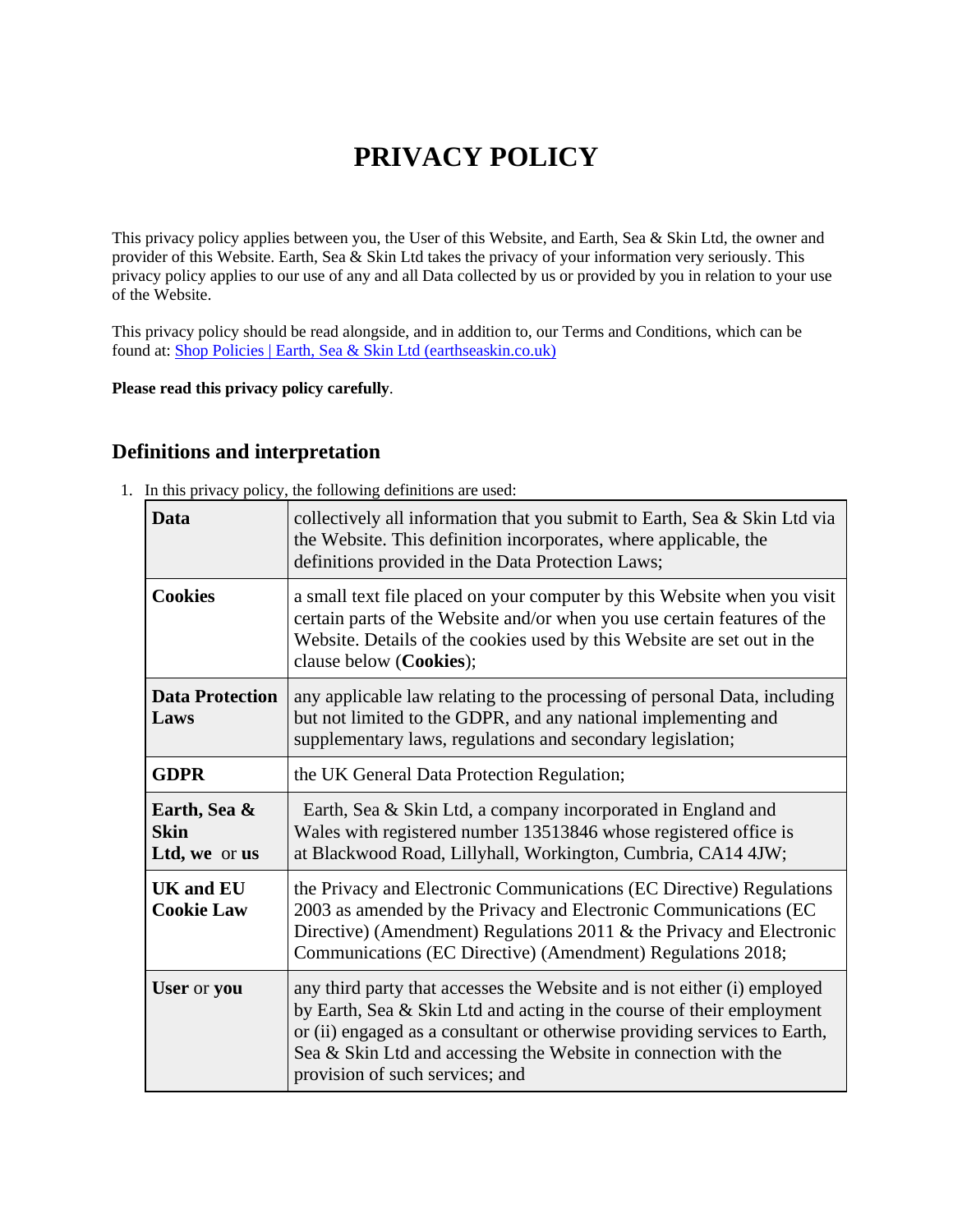| Website | the website that you are currently using, www.earthseaskin.co.uk, and<br>any sub-domains of this site unless expressly excluded by their own |
|---------|----------------------------------------------------------------------------------------------------------------------------------------------|
|         | terms and conditions.                                                                                                                        |

- 2. In this privacy policy, unless the context requires a different interpretation:
	- a. the singular includes the plural and vice versa;
	- b. references to sub-clauses, clauses, schedules or appendices are to sub-clauses, clauses, schedules or appendices of this privacy policy;
	- c. a reference to a person includes firms, companies, government entities, trusts and partnerships;
	- d. "including" is understood to mean "including without limitation";
	- e. reference to any statutory provision includes any modification or amendment of it;
	- f. the headings and sub-headings do not form part of this privacy policy.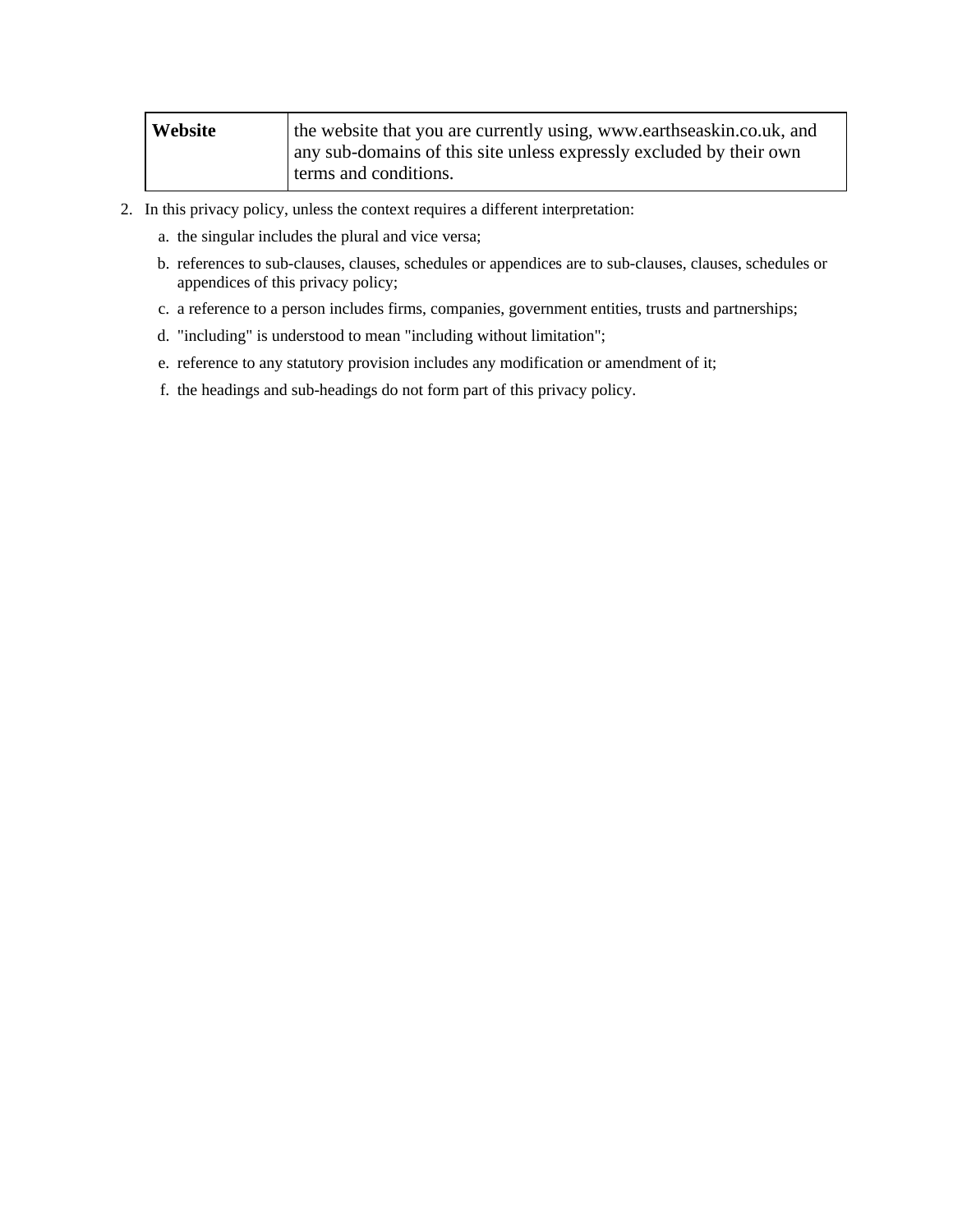### **Scope of this privacy policy**

- 3. This privacy policy applies only to the actions of Earth, Sea & Skin Ltd and Users with respect to this Website. It does not extend to any websites that can be accessed from this Website including, but not limited to, any links we may provide to social media websites.
- 4. For purposes of the applicable Data Protection Laws, Earth, Sea & Skin Ltd is the "data controller". This means that Earth, Sea & Skin Ltd determines the purposes for which, and the manner in which, your Data is processed.

### **Data collected**

- 5. We may collect the following Data, which includes personal Data, from you:
	- a. name;
	- b. contact Information such as email addresses and telephone numbers;
	- c. IP address (automatically collected);

in each case, in accordance with this privacy policy.

#### **How we collect Data**

- 6. We collect Data in the following ways:
	- a. data is given to us by you; and
	- b. data is collected automatically.

#### **Data that is given to us by you**

- 7. Earth, Sea & Skin Ltd will collect your Data in a number of ways, for example:
	- a. when you contact us through the Website, by telephone, post, e-mail or through any other means;
	- b. when you complete surveys that we use for research purposes (although you are not obliged to respond to them);
	- c. when you enter a competition or promotion through a social media channel;
	- d. when you make payments to us, through this Website or otherwise;
	- e. when you elect to receive marketing communications from us;
	- f. when you use our services;

in each case, in accordance with this privacy policy.

#### **Data that is collected automatically**

8. To the extent that you access the Website, we will collect your Data automatically, for example: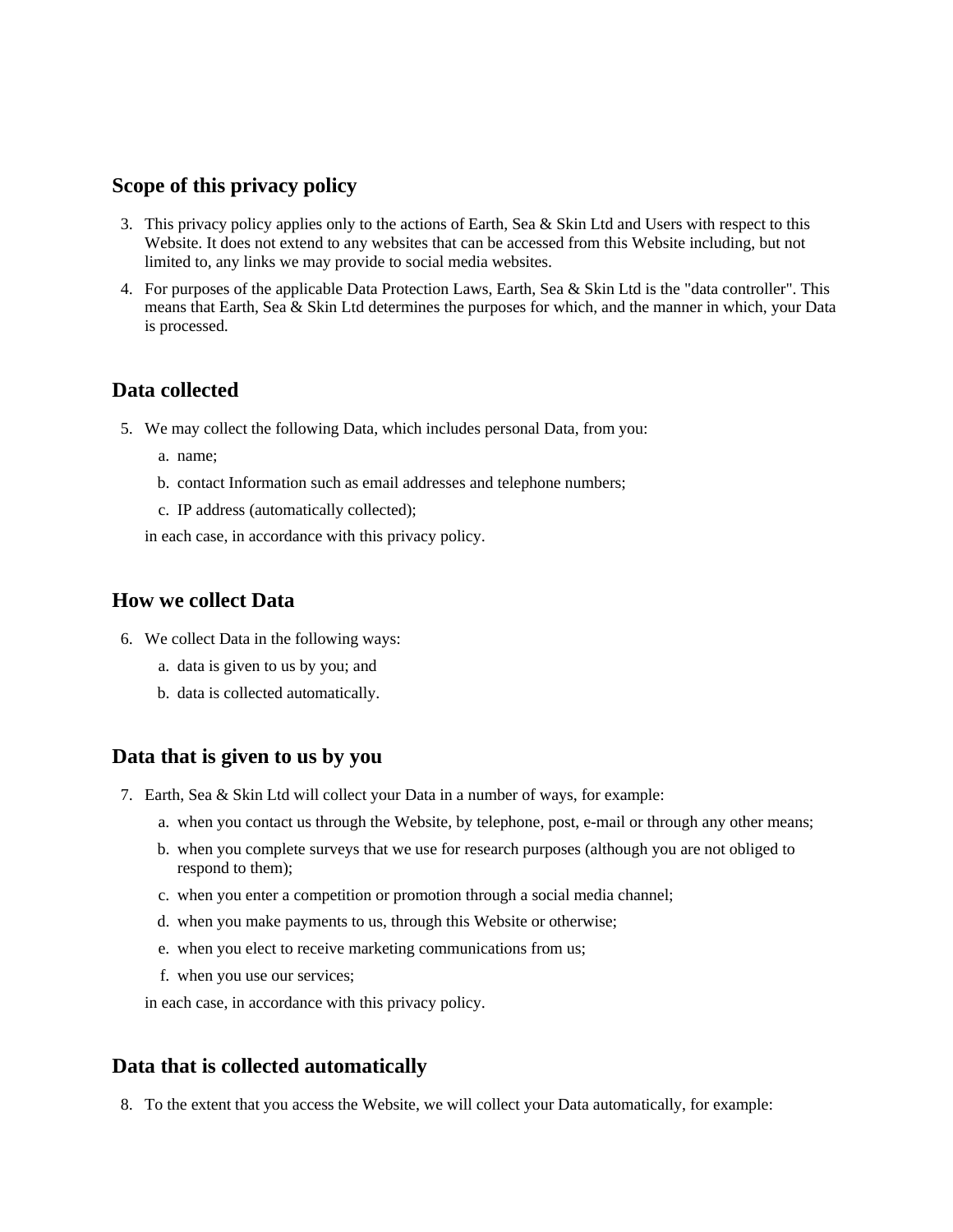- a. we automatically collect some information about your visit to the Website. This information helps us to make improvements to Website content and navigation, and includes your IP address, the date, times and frequency with which you access the Website and the way you use and interact with its content.
- b. we will collect your Data automatically via cookies, in line with the cookie settings on your browser. For more information about cookies, and how we use them on the Website, see the section below, headed "Cookies".

### **Our use of Data**

- 9. Any or all of the above Data may be required by us from time to time in order to provide you with the best possible service and experience when using our Website. Specifically, Data may be used by us for the following reasons:
	- a. internal record keeping;
	- b. transmission by email of marketing materials that may be of interest to you;

in each case, in accordance with this privacy policy.

- 10. We may use your Data for the above purposes if we deem it necessary to do so for our legitimate interests. If you are not satisfied with this, you have the right to object in certain circumstances (see the section headed "Your rights" below).
- 11. For the delivery of direct marketing to you via e-mail, we'll need your consent, whether via an opt-in or soft-opt-in:
	- a. soft opt-in consent is a specific type of consent which applies when you have previously engaged with us (for example, you contact us to ask us for more details about a particular product/service, and we are marketing similar products/services). Under "soft opt-in" consent, we will take your consent as given unless you opt-out.
	- b. for other types of e-marketing, we are required to obtain your explicit consent; that is, you need to take positive and affirmative action when consenting by, for example, checking a tick box that we'll provide.
	- c. if you are not satisfied with our approach to marketing, you have the right to withdraw consent at any time. To find out how to withdraw your consent, see the section headed "Your rights" below.

#### **Who we share Data with**

12. We may share your Data with the following groups of people for the following reasons:

a. our employees, agents and/or professional advisors - We use the Order Information that we collect generally to fulfill any orders placed through the Site (including processing your payment information, arranging for shipping, and providing you with invoices and/or order confirmations). Additionally, we use this Order Information to:

Communicate with you; Screen our orders for potential risk or fraud; and when in line with the preferences you have shared with us, provide you with information or advertising relating to our products or services.;

in each case, in accordance with this privacy policy.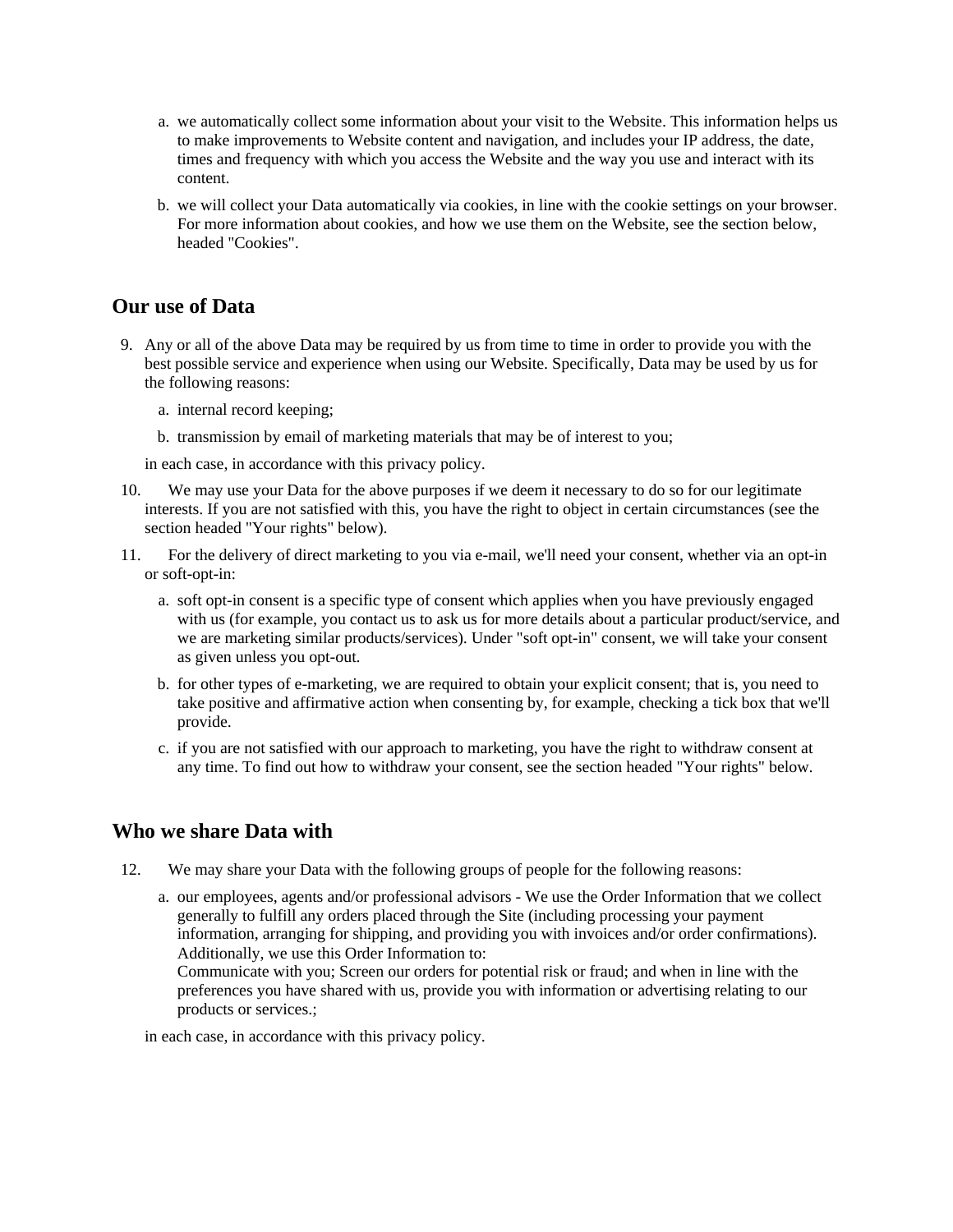# **Keeping Data secure**

- 13. We will use technical and organisational measures to safeguard your Data, for example:
	- a. access to your account is controlled by a password and a user name that is unique to you.
	- b. we store your Data on secure servers.
- 14. Technical and organisational measures include measures to deal with any suspected data breach. If you suspect any misuse or loss or unauthorised access to your Data, please let us know immediately by contacting us via this e-mail address: info@earthseaskin.co.uk.
- 15. If you want detailed information from Get Safe Online on how to protect your information and your computers and devices against fraud, identity theft, viruses and many other online problems, please visit www.getsafeonline.org. Get Safe Online is supported by HM Government and leading businesses.

### **Data retention**

- 16. Unless a longer retention period is required or permitted by law, we will only hold your Data on our systems for the period necessary to fulfil the purposes outlined in this privacy policy or until you request that the Data be deleted.
- 17. Even if we delete your Data, it may persist on backup or archival media for legal, tax or regulatory purposes.

# **Your rights**

- 18. You have the following rights in relation to your Data:
	- a. **Right to access** the right to request (i) copies of the information we hold about you at any time, or (ii) that we modify, update or delete such information. If we provide you with access to the information we hold about you, we will not charge you for this, unless your request is "manifestly unfounded or excessive." Where we are legally permitted to do so, we may refuse your request. If we refuse your request, we will tell you the reasons why.
	- b. **Right to correct** the right to have your Data rectified if it is inaccurate or incomplete.
	- c. **Right to erase** the right to request that we delete or remove your Data from our systems.
	- d. **Right to restrict our use of your Data** the right to "block" us from using your Data or limit the way in which we can use it.
	- e. **Right to data portability** the right to request that we move, copy or transfer your Data.
	- f. **Right to object** the right to object to our use of your Data including where we use it for our legitimate interests.
- 19. To make enquiries, exercise any of your rights set out above, or withdraw your consent to the processing of your Data (where consent is our legal basis for processing your Data), please contact us via this e-mail address: info@earthseaskin.co.uk.
- 20. If you are not satisfied with the way a complaint you make in relation to your Data is handled by us, you may be able to refer your complaint to the relevant data protection authority. For the UK, this is the Information Commissioner's Office (ICO). The ICO's contact details can be found on their website at https://ico.org.uk/.
- 21. It is important that the Data we hold about you is accurate and current. Please keep us informed if your Data changes during the period for which we hold it.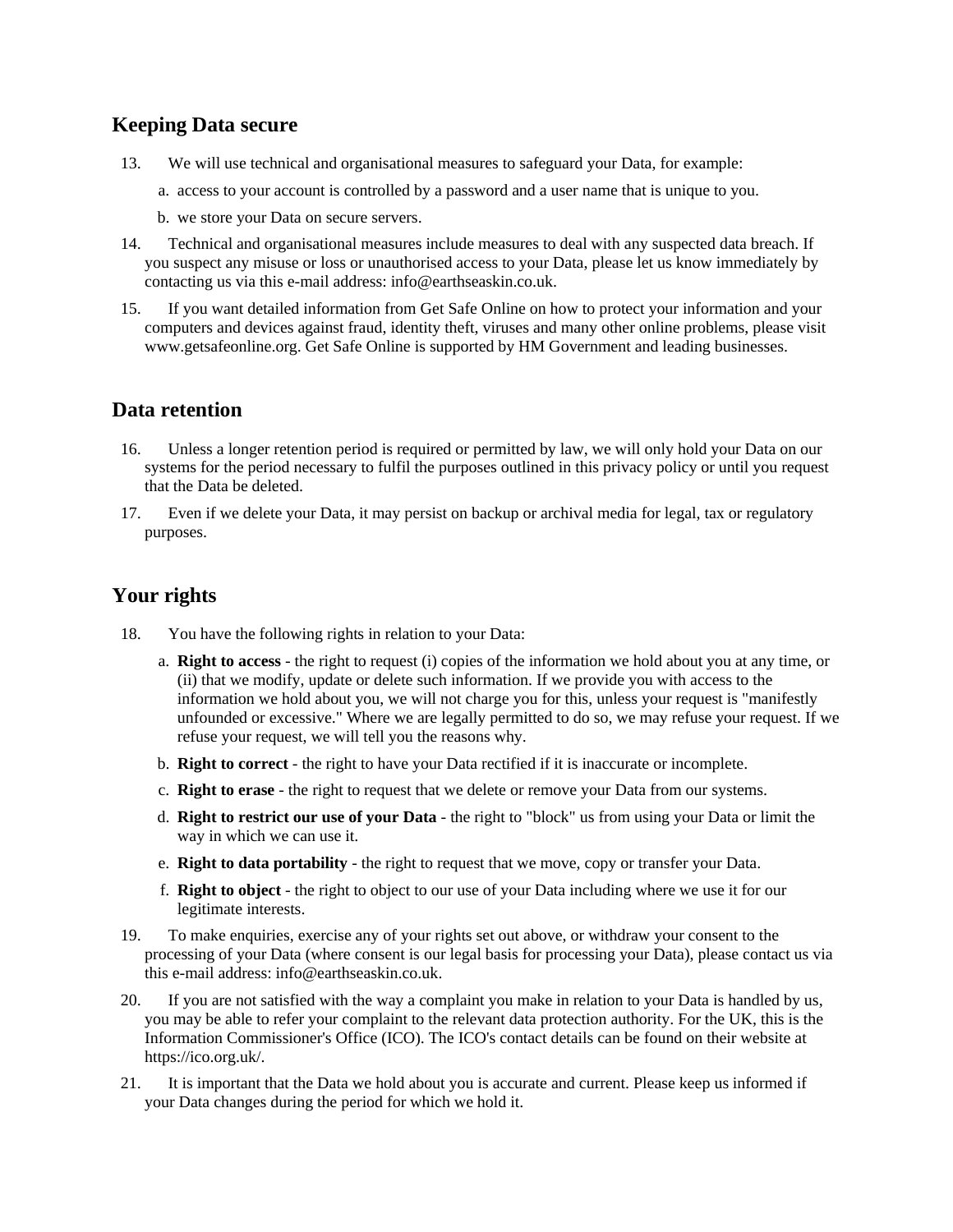### **Links to other websites**

22. This Website may, from time to time, provide links to other websites. We have no control over such websites and are not responsible for the content of these websites. This privacy policy does not extend to your use of such websites. You are advised to read the privacy policy or statement of other websites prior to using them.

# **Changes of business ownership and control**

- 23. Earth, Sea & Skin Ltd may, from time to time, expand or reduce our business and this may involve the sale and/or the transfer of control of all or part of Earth, Sea & Skin Ltd. Data provided by Users will, where it is relevant to any part of our business so transferred, be transferred along with that part and the new owner or newly controlling party will, under the terms of this privacy policy, be permitted to use the Data for the purposes for which it was originally supplied to us.
- 24. We may also disclose Data to a prospective purchaser of our business or any part of it.
- 25. In the above instances, we will take steps with the aim of ensuring your privacy is protected.

### **Cookies**

- 26. This Website may place and access certain Cookies on your computer. Earth, Sea & Skin Ltd uses Cookies to improve your experience of using the Website and to improve our range of products. Earth, Sea & Skin Ltd has carefully chosen these Cookies and has taken steps to ensure that your privacy is protected and respected at all times.
- 27. All Cookies used by this Website are used in accordance with current UK and EU Cookie Law.
- 28. Before the Website places Cookies on your computer, you will be presented with a message bar requesting your consent to set those Cookies. By giving your consent to the placing of Cookies, you are enabling Earth, Sea & Skin Ltd to provide a better experience and service to you. You may, if you wish, deny consent to the placing of Cookies; however certain features of the Website may not function fully or as intended.
- 29. This Website may place the following Cookies:

| <b>Type of Cookie</b>             | <b>Purpose</b>                                                                                                                                                                                                                                                                     |
|-----------------------------------|------------------------------------------------------------------------------------------------------------------------------------------------------------------------------------------------------------------------------------------------------------------------------------|
| Strictly necessary cookies        | These are cookies that are required for the operation of our<br>website. They include, for example, cookies that enable you to log<br>into secure areas of our website, use a shopping cart or make use of<br>e-billing services.                                                  |
| Analytical/performance<br>cookies | They allow us to recognise and count the number of visitors and to<br>see how visitors move around our website when they are using it.<br>This helps us to improve the way our website works, for example,<br>by ensuring that users are finding what they are looking for easily. |
| Functionality cookies             | These are used to recognise you when you return to our website.<br>This enables us to personalise our content for you, greet you by<br>name and remember your preferences (for example, your choice of                                                                             |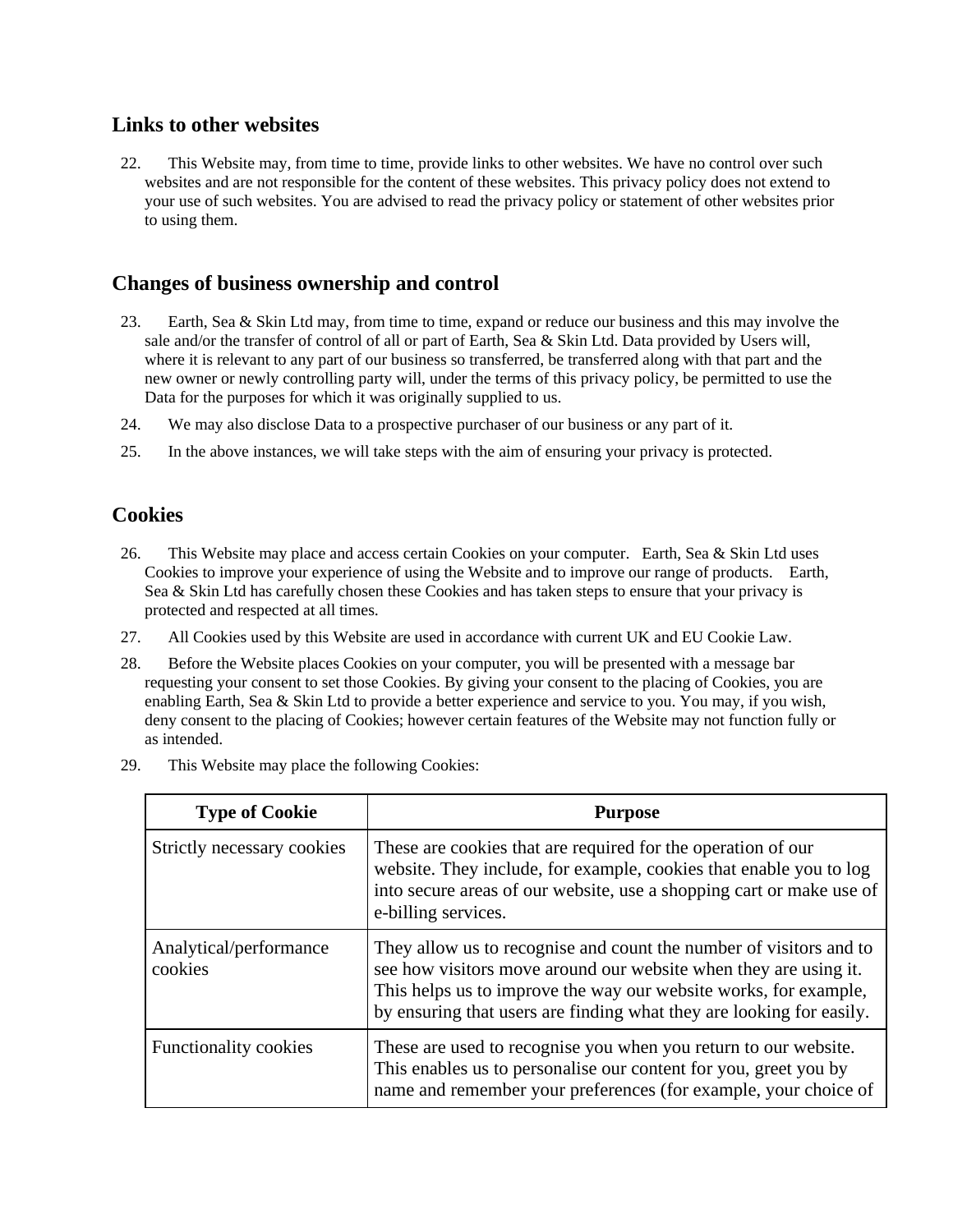- 30. You can find a list of Cookies that we use in the Cookies Schedule.
- 31. You can choose to enable or disable Cookies in your internet browser. By default, most internet browsers accept Cookies but this can be changed. For further details, please consult the help menu in your internet browser.
- 32. You can choose to delete Cookies at any time; however, you may lose any information that enables you to access the Website more quickly and efficiently including, but not limited to, personalisation settings.
- 33. It is recommended that you ensure that your internet browser is up-to-date and that you consult the help and guidance provided by the developer of your internet browser if you are unsure about adjusting your privacy settings.
- 34. For more information generally on cookies, including how to disable them, please refer to aboutcookies.org. You will also find details on how to delete cookies from your computer.

# **General**

- 35. You may not transfer any of your rights under this privacy policy to any other person. We may transfer our rights under this privacy policy where we reasonably believe your rights will not be affected.
- 36. If any court or competent authority finds that any provision of this privacy policy (or part of any provision) is invalid, illegal or unenforceable, that provision or part-provision will, to the extent required, be deemed to be deleted, and the validity and enforceability of the other provisions of this privacy policy will not be affected.
- 37. Unless otherwise agreed, no delay, act or omission by a party in exercising any right or remedy will be deemed a waiver of that, or any other, right or remedy.
- 38. This Agreement will be governed by and interpreted according to the law of England and Wales. All disputes arising under the Agreement will be subject to the exclusive jurisdiction of the English and Welsh courts.

# **Changes to this privacy policy**

39. Earth, Sea & Skin Ltd reserves the right to change this privacy policy as we may deem necessary from time to time or as may be required by law. Any changes will be immediately posted on the Website and you are deemed to have accepted the terms of the privacy policy on your first use of the Website following the alterations. You may contact Earth, Sea & Skin Ltd by email at info@earthseaskin.co.uk.

# **Attribution**

40. This privacy policy was created using a document from Rocket [Lawyer](https://www.rocketlawyer.com/gb/en/) (https://www.rocketlawyer.com/gb/en). **11 October 2021**